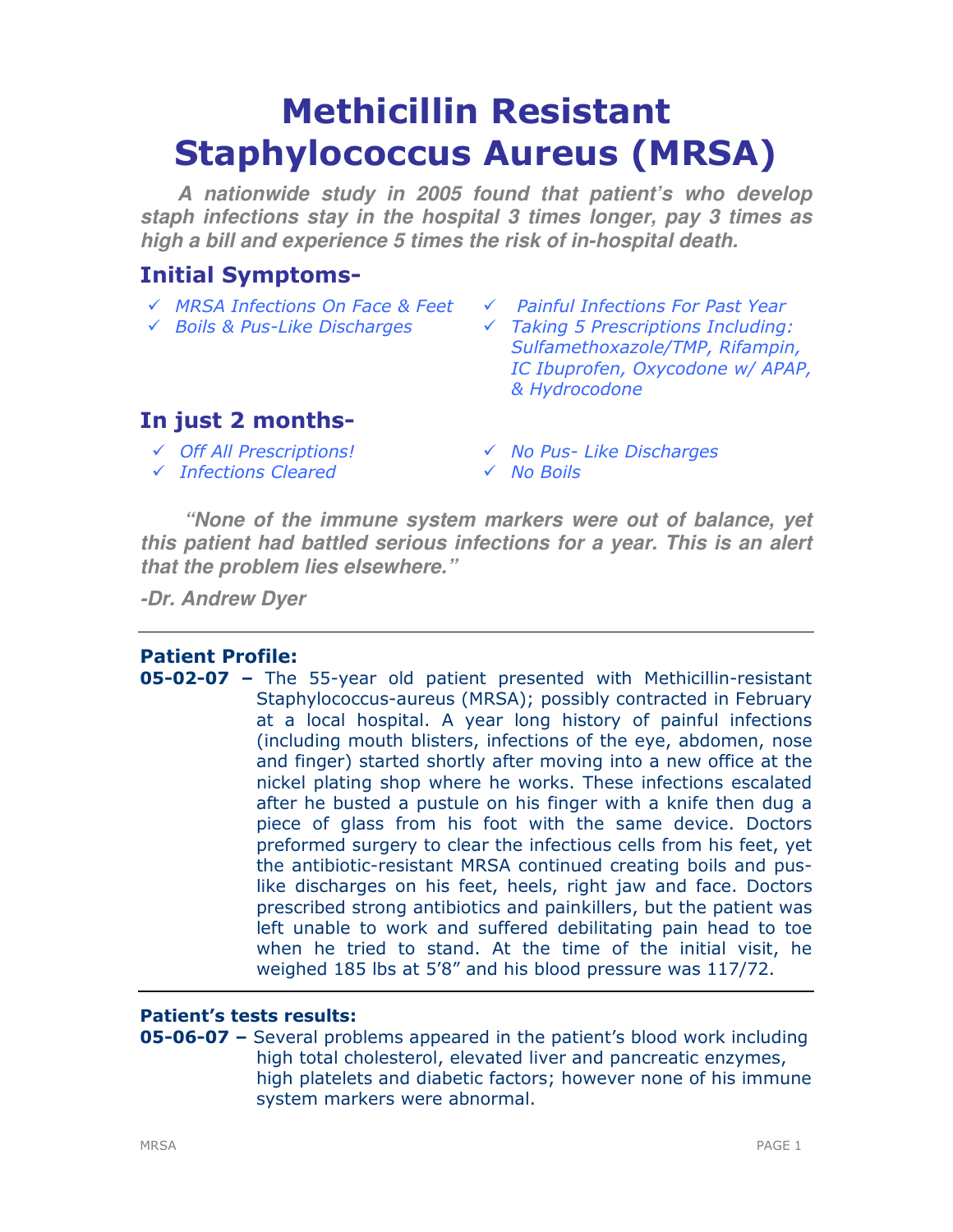#### Results of Initial Blood Test:

|                               |       | Current<br><b>Result</b> | Current<br>Rating | Prior<br>Result |       |           |        |        |                 |    |        |
|-------------------------------|-------|--------------------------|-------------------|-----------------|-------|-----------|--------|--------|-----------------|----|--------|
| <b>Test Description</b>       | Date: | 05/03/2007               |                   |                 | Delta | Healthy   |        |        | Clinical        |    |        |
| Glucose                       |       | 105.00                   | HI                |                 |       | 80.00     |        | 95.00  | 65.00           |    | 99.00  |
| Hemoglobin A1C (Gly-Hgh)      |       | 6.20                     | HI                |                 |       | 4.61      |        | 5.40   | 4.80            | ÷. | 5.90   |
| SGOT (AST) (AST)              |       | 30.00                    | hi                |                 |       | $15.00 -$ |        | 26.00  | $6.00 -$        |    | 40.00  |
| SGPT (ALT) (ALT)              |       | 76.00                    | HI                |                 |       | 15.00     | $\sim$ | 26.10  | $6.00 -$        |    | 55.00  |
| GGT                           |       | 45.00                    | hi.               |                 |       | 22.00     | ÷.     | 39.00  | $6.00 -$        |    | 65.00  |
| Total Cholesterol             |       | 293.00                   | HI.               |                 |       | 140.10 -  |        | 170.00 | 100.00 -        |    | 199.00 |
| Triglyceride                  |       | 236.00                   | HI.               |                 |       | 80.10     | $\sim$ | 115.00 | $10.00 -$       |    | 149.00 |
| <b>HDL</b> Cholesterol        |       | 54.00                    | Opt               |                 |       | $50.00 -$ |        | 55.00  | 40.00 -         |    | 59.00  |
| <b>VLDL Cholesterol</b>       |       | 47.00                    | HI                |                 |       | $5.10 -$  |        | 20.10  | $4.10 -$        |    | 40.10  |
| LDL Cholesterol               |       | 192.00                   | HI                |                 |       | 50.10     | $\sim$ | 75.10  | $6.00 -$        |    | 99.10  |
| Total Cholesterol / HDL Ratio |       | 5.40                     | HI.               |                 |       | $0.00 -$  |        | 4.00   | $0.00 -$        |    | 5.00   |
| Triglyceride/HDL Ratio        |       | 4.37                     | HI.               |                 |       | $1.00 -$  |        | 2.20   | $0.50 -$        |    | 4.00   |
| T4 Thyroxine                  |       | 6.90                     | $\overline{a}$    |                 |       | $7.10 -$  |        | 9.00   | $4.50 -$        |    | 12.00  |
| T3 Uptake                     |       | 32.00                    | Opt               |                 |       | 29.10     | $\sim$ | 35.10  | $24.00 -$       |    | 39.00  |
| T7 Free Thvroxine Index (FTI) |       | 2.20                     | $\overline{a}$    |                 |       | 2.61      | $\sim$ | 3.60   | $1.20 -$        |    | 4.90   |
| White Blood Count             |       | 6.40                     | Opt               |                 |       | $5.10 -$  |        | 8.00   | $4.00 -$        |    | 10.50  |
| Red Blood Count               |       | 5.24                     | Opt               |                 |       | 4.51      | $\sim$ | 5.50   | $4.10 -$        |    | 5.60   |
| Hemoglobin                    |       | 14.90                    | Opt               |                 |       | $13.30 -$ |        | 15.20  | $11.50 -$       |    | 17.00  |
| Hematocrit                    |       | 44.90                    | Opt               |                 |       | 39.51     | $\sim$ | 47.00  | 34.00 -         |    | 50.00  |
| MCV                           |       | 86.00                    | Opt               |                 |       | $85.10 -$ |        | 97.00  | $80.00 -$       |    | 98.00  |
| MCH                           |       | 28.50                    | Opt               |                 |       | 28.10     | - 1    | 32.00  | $27.00 -$       |    | 34.00  |
| <b>MCHC</b>                   |       | 33.30                    | Opt               |                 |       | 33.10     | ÷.     | 34.99  | $32.00 -$       |    | 36.00  |
| Platelets                     |       | 396.00                   | hi                |                 |       | 175.10    |        |        | 250.00 140.00 - |    | 415.00 |

Blue = clinically very high or clinically very low

 $Red =$  clinically high or clinically low

Yellow = a little high or a little low; this can be considered a warning sign that the value is not optimal.

The patient works in a metal plating shop where he's exposed to increased levels of external contamination, so it's not surprising several toxic elements showed high elimination in the hair. If it's in your environment, it's in you; therefore reducing exposure would be an optimal goal. Many essential elements were also too high or low likely due to the levels of toxins in the body.

|                                  | Current<br>Result | Current<br>Rating | <b>Prior</b><br>Result |       |           |        |           |        |
|----------------------------------|-------------------|-------------------|------------------------|-------|-----------|--------|-----------|--------|
| <b>Test Description</b><br>Date: | 05/02/2007        |                   |                        | Delta | Healthy   |        | Clinical  |        |
| <b>Toxic Elements</b>            |                   |                   |                        |       |           |        |           |        |
| Aluminum                         | 25.00             | H <sub>II</sub>   |                        |       | 0-        | 2.20   | $2.21 -$  | 7.00   |
| Antimony                         | 0.05              | hi                |                        |       | 0-        | 0.03   | $0.04 -$  | 0.07   |
| Arsenic                          | 0.36              | HI                |                        |       | 0-        | 0.05   | $0.06 -$  | 0.08   |
| Lead                             | 0.12              | Opt               |                        |       | 0-        | 0.99   | $1.00 -$  | 2.00   |
| Mercury                          | 1.40              | HI                |                        |       | $0 -$     | 0.50   | $0.51 -$  | 1.10   |
| Nickel                           | 0.43              | HI                |                        |       | 0-        | 0.20   | $0.21 -$  | 0.40   |
| Silver                           | 0.11              | hi                |                        |       | 0-        | 0.06   | $0.07 -$  | 0.12   |
| Tin                              | 0.05              | Opt               |                        |       | 0-        | 0.15   | $0.16 -$  | 0.30   |
| Titanium                         | 1.20              | HI                |                        |       | 0-        | 0.50   | $0.51 -$  | 1.00   |
| Total Toxic Representation       | 4.00              | HI                |                        |       | 0-        | 2.00   | $2.01 -$  | 3.00   |
| <b>Essential Elements</b>        |                   |                   |                        |       |           |        |           |        |
| Calcium                          | 256.00            | lo.               |                        |       | 400.00-   | 417.00 | 200.00-   | 750.00 |
| Magnesium                        | 33.00             | lo.               |                        |       | $43.00 -$ | 48.00  | 25.00-    | 75.00  |
| Sodium                           | 120.00            | HI                |                        |       | 37.00-    | 45.00  | 12.00-    | 90.00  |
| Potassium                        | 45.00             | HI                |                        |       | $21.00 -$ | 22.00  | $9.00 -$  | 40.00  |
| Copper                           | 8.30              | LO                |                        |       | $12.00 -$ | 15.00  | $10.00 -$ | 28.00  |
| Zinc                             | 180.00            | hi                |                        |       | 150.00-   | 165.00 | 130.00-   | 200.00 |

#### Results of Initial Tissue Mineral Analysis:

Blue = clinically very high or clinically very low

Red = clinically high or clinically low

MRSA PAGE 2 Yellow = a little high or a little low; this can be considered a warning sign that the value is not optimal.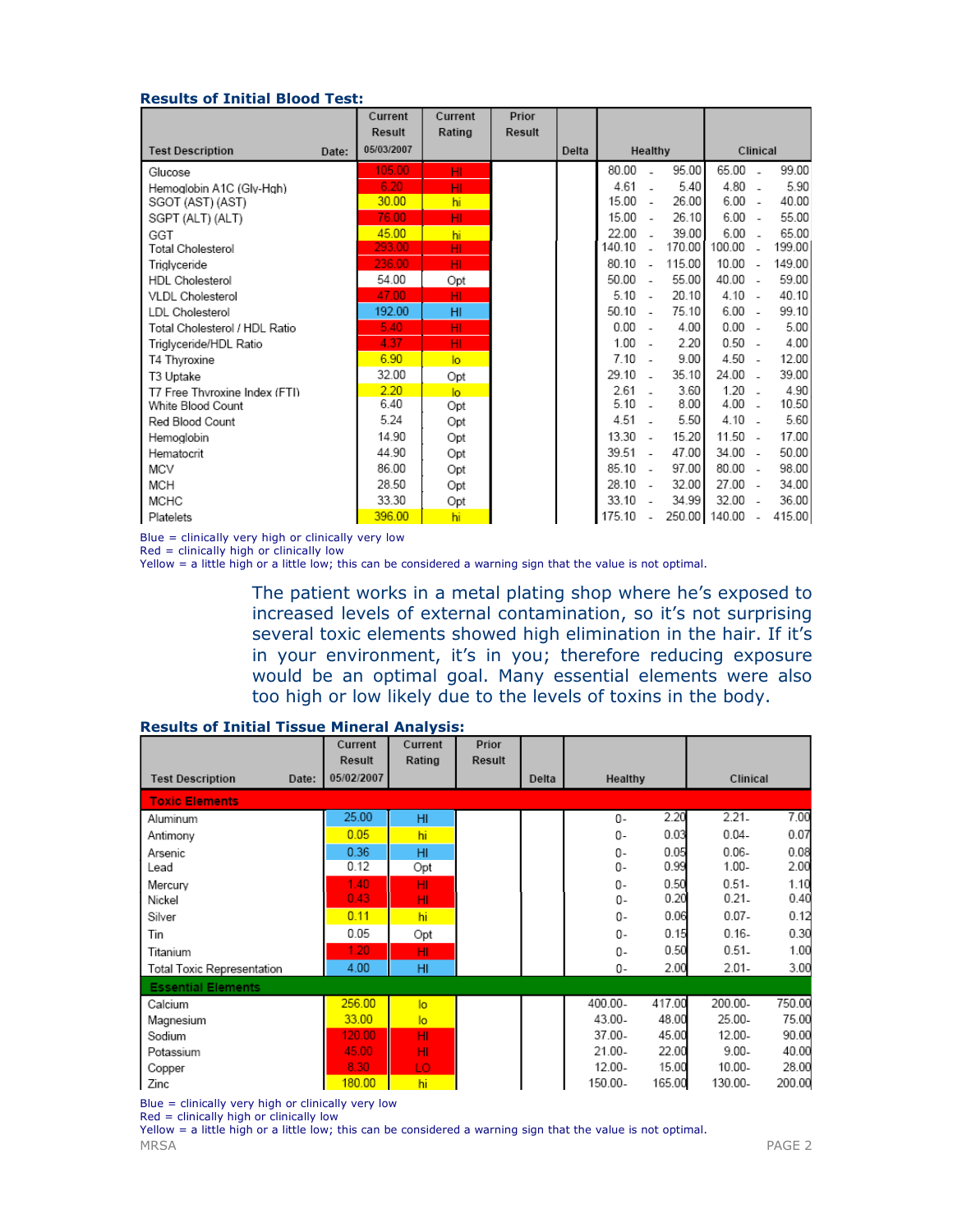Studying the results of the chelation challenge, I saw high stores of lead and mercury which interfere with the body's ability to heal. The column labeled "Pre Chall" shows toxins eliminated solely by the body, while the column labeled "DMSA" shows toxins removed with the help of a chelating agent.

|  |  | <b>Results of Initial Chelation Challenge:</b> |
|--|--|------------------------------------------------|
|  |  |                                                |

|                                  | Current     | Current | Prior      |       |             |                    |
|----------------------------------|-------------|---------|------------|-------|-------------|--------------------|
|                                  | Result      | Rating  | Result     |       |             |                    |
| <b>Test Description</b><br>Date: | 05/06/2007  |         | 05/02/2007 | Delta | Healthy     | Clinical           |
| Agent                            | <b>DMSA</b> |         | Pre-Chall  |       |             |                    |
| Dose                             | 1500 mg     |         |            |       |             |                    |
| Interval                         | 6           |         | 6          |       |             |                    |
| <b>Toxic Elements</b>            |             |         |            |       |             |                    |
| Arsenic (UA)                     | 41.00       | Opt     | 29.00      |       | 60.00<br>0- | 120.00<br>60.01-   |
| Beryllium (UA)                   | 0.00        | Opt     | 0.00       |       | 0.40<br>0-  | 0.50<br>$0.41 -$   |
| Bismuth (UA)                     | 9.80        | Opt     | 0.90       |       | 10.00<br>0- | 15.00<br>$10.01 -$ |
| Lead (UA)                        | 24.00       | HI      | 0.00       | ⊛     | 4.00<br>0-  | $4.01 -$<br>5.00   |
| Mercury (UA)                     | 16.00       | HI      | 0.00       | ⊛     | 2.00<br>0-  | 3.00<br>$2.01 -$   |
| Nickel (UA)                      | 1.00        | Opt     | 3.40       |       | 5.00<br>0-  | $5.01 -$<br>10.00  |

Blue = clinically very high or clinically very low

Red = clinically high or clinically low

Yellow = a little high or a little low; this can be considered a warning sign that the value is not optimal.

#### The patient also sent photographs of his MRSA infections.



### Doctor analysis:

**06-01-07 –** None of the immune system markers were out of balance, yet this patient had battled serious infections for a year. This is an alert that the problem lies elsewhere. In the first blood test we found high diabetic factors which are particularly important because infectious agents like MRSA can be fueled by sugar. The AST, ALT and GGT, which are liver and pancreatic enzymes, were all elevated likely indicating the Rifampin prescribed to treat his infection was causing a significant amount of liver damage. Instead of fixing the problem, the medication was creating a new one. This was also reflected in high cholesterol levels which show an inflamed/sick liver. We saw some indication of inflammatory or infectious processes going on within the system by the elevated platelet levels.



Left Foot Face Right Foot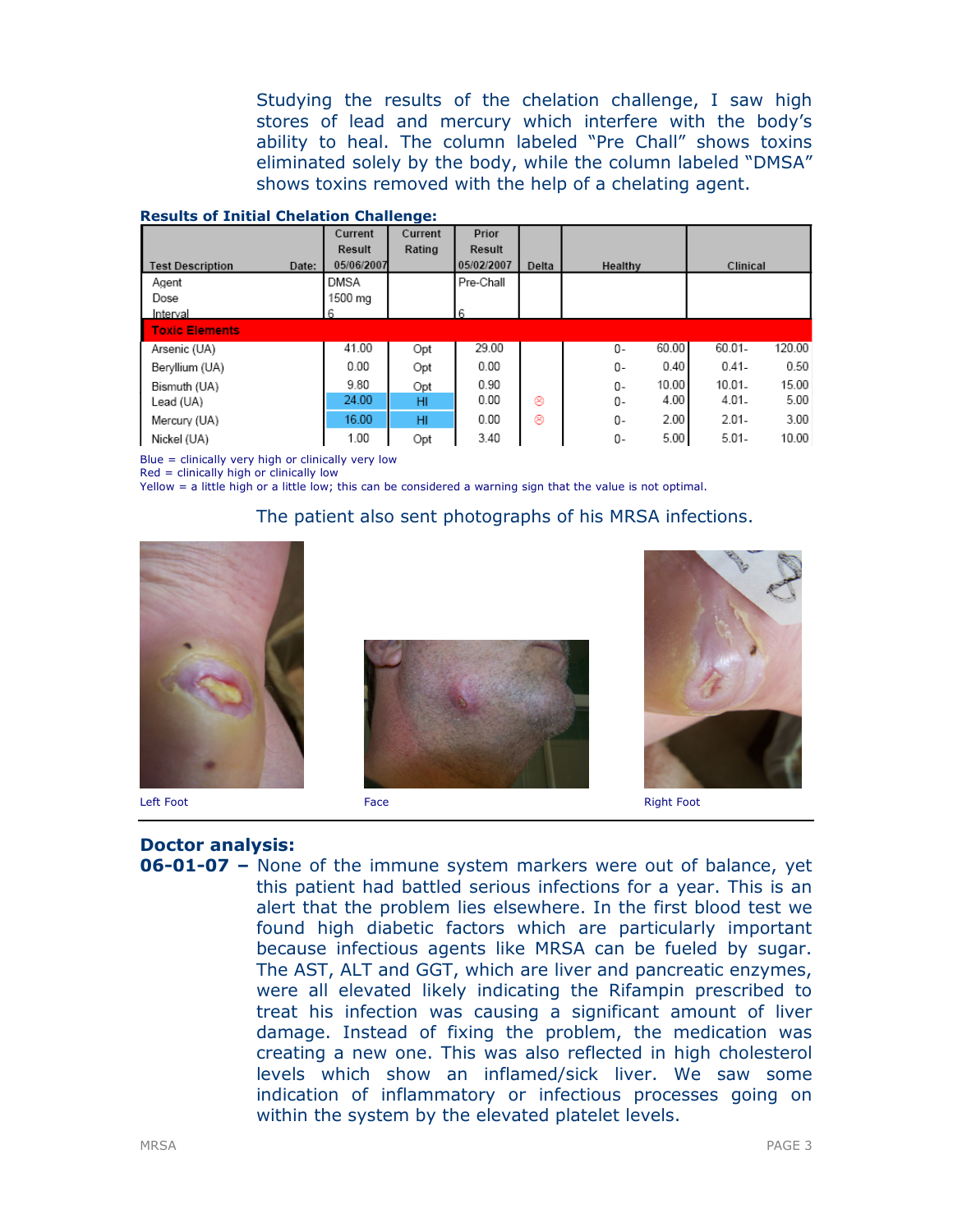This patient works in an environment requiring continuous contact with heavy metal solutions, stripping agents and toxic chemicals. If his body is unable to flush these out, they build-up stores in his body, depleting essential elements and nutrients and binding the healing process. How can he fight off an infection if heavy metals are burdening his system? I placed the patient on bi-monthly chelation treatments accompanied by a supplement regimen targeted at improving the deficiencies seen in the blood and hair tests.

#### Patient assessment:

10-01-07 - Due to a bout of stomach flu, the patient opted to wait until mid-July before starting his supplement regimen. Two months later, we retested his blood work and did another chelation challenge and found the infections he had been battling for an entire year were no longer bothering him. The results were right on target with the AST, ALT and GGT falling into or toward optimal ranges. This along with a healthier diet brought the total cholesterol down 56 points! His thyroid has not responded yet with the T4 and T7 actually dropping slightly. Typically this is expected because thyroid hormone production is very sensitive to toxic heavy metals. Once he has finished the chelation phase, I would expect to see the thyroid improve. The patient is now off all 5 medications, has no boils or pustules, noted phenomenal stamina and lost 21 lbs!

|                               |       | Current       | Current        | Prior         |       |        |                          |        |               |                          |        |
|-------------------------------|-------|---------------|----------------|---------------|-------|--------|--------------------------|--------|---------------|--------------------------|--------|
|                               |       | <b>Result</b> | Rating         | <b>Result</b> |       |        |                          |        |               |                          |        |
| <b>Test Description</b>       | Date: | 10/01/2007    |                | 05/03/2007    | Delta |        | Healthy                  |        | Clinical      |                          |        |
| Glucose                       |       | 118.00        | HI             | 105.00        | ⊛     | 80.00  |                          | 95.00  | 65.00         |                          | 99.00  |
| Hemoglobin A1C (Glv-Hah)      |       | 5.70          | hi             | 6.20          | ☺     | 4.60   |                          | 5.40   | 4.80          |                          | 5.90   |
| SGOT (AST) (AST)              |       | 17.00         | Opt            | 30.00         | ☺     | 15.00  | ÷.                       | 26.00  | 6.00          | $\overline{\phantom{a}}$ | 40.00  |
| SGPT (ALT) (ALT)              |       | 13.00         | $\overline{a}$ | 76.00         | ☺     | 15.00  | $\overline{\phantom{a}}$ | 26.00  | $6.00 -$      |                          | 55.00  |
| GGT                           |       | 23.00         | Opt            | 45.00         | ٥     | 22.00  |                          | 39.00  | 6.00          |                          | 65.00  |
| <b>Total Cholesterol</b>      |       | 237.00        | HI             | 293.00        | ٥     | 140.00 | ÷.                       | 170.00 | 100.00        | $\overline{\phantom{a}}$ | 199.00 |
| Triglyceride                  |       | 210.00        | HI             | 236.00        | ☺     | 80.00  | - 1                      | 115.00 | $10.00 -$     |                          | 149.00 |
| <b>HDL Cholesterol</b>        |       | 46.00         | $\overline{a}$ | 54.00         | ⊛     | 50.00  | $\sim$                   | 55.00  | 40.00 -       |                          | 59.00  |
| <b>VLDL Cholesterol</b>       |       | 42.00         | HI             | 47.00         | ٥     | 5.00   | $\overline{\phantom{a}}$ | 20.00  | 4.00          | $\sim$                   | 40.00  |
| <b>LDL Cholesterol</b>        |       | 149.00        | HI             | 192.00        | ☺     | 50.00  | $\sim$                   | 75.00  | 6.00          | $\overline{\phantom{a}}$ | 99.00  |
| Total Cholesterol / HDL Ratio |       | 5.20          | HI             | 5.40          | ☺     | 0.00   | $\sim$                   | 4.00   | 0.00          | $\overline{\phantom{a}}$ | 5.00   |
| Triglyceride/HDL Ratio        |       | 4.56          | HI             | 4.37          | ⊛     | 1.00   | - 1                      | 2.20   | $0.50 -$      |                          | 4.00   |
| T4 Thyroxine                  |       | 5.90          | lo             | 6.90          | ⊛     | 7.10   | ÷.                       | 9.00   | 4.50          | $\overline{\phantom{a}}$ | 12.00  |
| T3 Uptake                     |       | 35.00         | Opt            | 32.00         |       | 29.00  | ÷.                       | 35.00  | 24.00         | $\overline{\phantom{a}}$ | 39.00  |
| T7 Free Thyroxine Index (FTI) |       | 2.10          | lo             | 2.20          | ⊛     | 2.61   |                          | 3.60   | 1.20          | $\sim$                   | 4.90   |
| White Blood Count             |       | 6.80          | Opt            | 6.40          |       | 5.00   | - 1                      | 8.00   | $4.00 -$      |                          | 10.50  |
| Red Blood Count               |       | 5.22          | Opt            | 5.24          |       | 4.50   | $\overline{\phantom{a}}$ | 5.50   | $4.10 -$      |                          | 5.60   |
| Hemoglobin                    |       | 15.50         | hi             | 14.90         | ⊛     | 13.30  | $\sim$                   | 15.20  | 11.50         | $\overline{\phantom{a}}$ | 17.00  |
| Hematocrit                    |       | 45.30         | Opt            | 44.90         |       | 39.50  | $\sim$                   | 47.00  | 34.00         | $\sim$                   | 50.00  |
| MCV                           |       | 87.00         | Opt            | 86.00         |       | 85.00  | $\sim$                   | 97.00  | 80.00         | $\overline{\phantom{a}}$ | 98.00  |
| <b>MCH</b>                    |       | 29.60         | Opt            | 28.50         |       | 28.10  | $\sim$                   | 32.00  | 27.00         | $\overline{\phantom{a}}$ | 34.00  |
| <b>MCHC</b>                   |       | 34.10         | hi             | 33.30         | ⊛     | 33.00  | $\sim$                   | 34.00  | $32.00 -$     |                          | 36.00  |
| <b>RDW</b>                    |       | 13.30         | $\overline{a}$ |               |       | 13.50  | $\overline{\phantom{a}}$ | 14.50  | 13.00         | ٠.                       | 15.00  |
| Platelets                     |       | 277.00        | hi             | 396.00        | ٨     | 175.00 |                          |        | 250.00 140.00 |                          | 415.00 |

#### Results of 2nd Blood Test:

Blue = clinically very high or clinically very low

Red = clinically high or clinically low

Yellow = a little high or a little low; this can be considered a warning sign that the value is not optimal.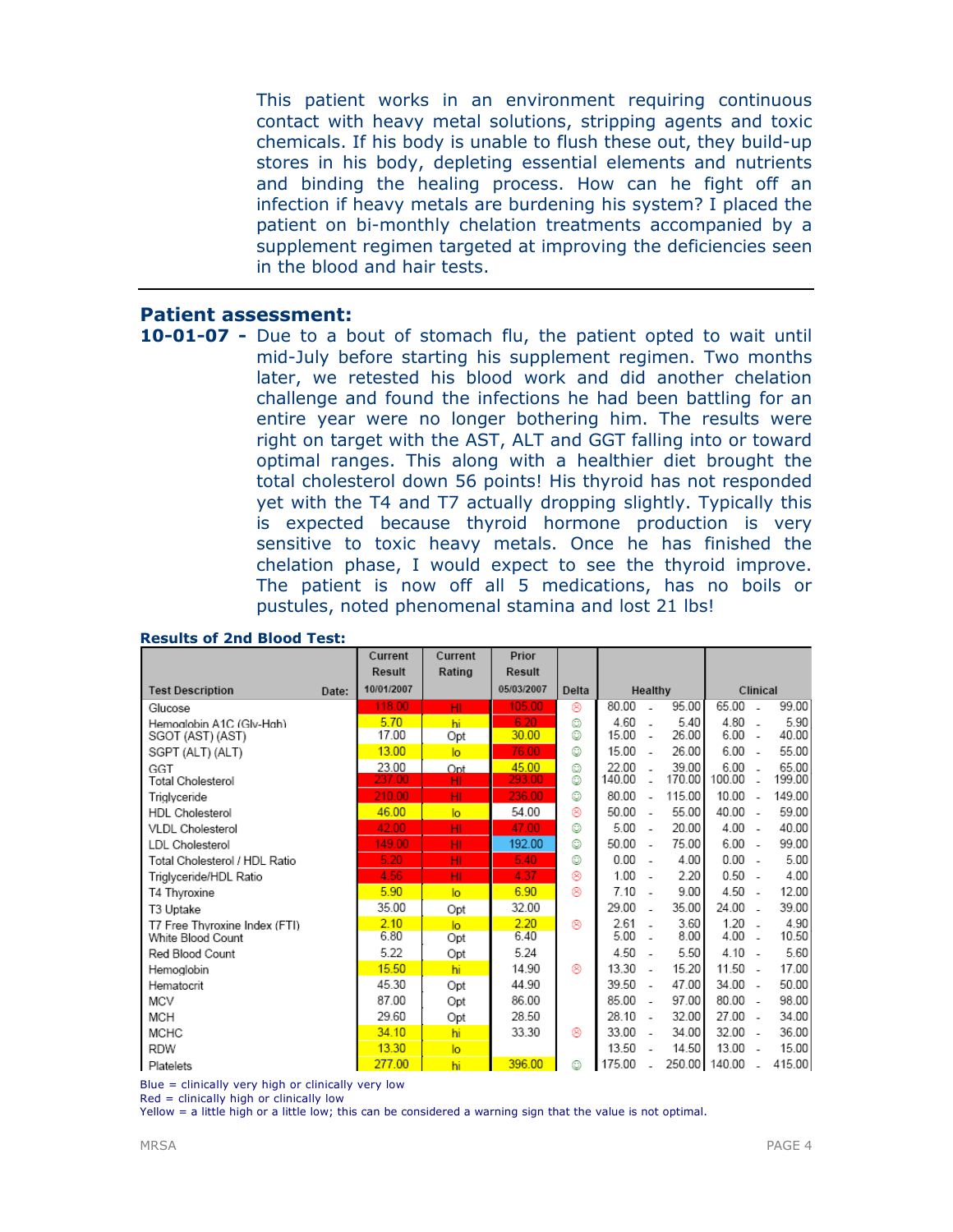As the heaviest metals are reduced other toxic elements like nickel will show increased elimination. This is good and means that hidden stores of toxins are being drawn out and no longer binding the body's healing process.

#### Results of 2nd Chelation Challenge:

|                                  | Current      | Current   | Prior         |       |                           |                       |               |
|----------------------------------|--------------|-----------|---------------|-------|---------------------------|-----------------------|---------------|
|                                  | Result       | Rating    | <b>Result</b> |       |                           |                       |               |
| Date:<br><b>Test Description</b> | 09/30/2007   |           | 05/06/2007    | Delta | Healthy                   | Clinical              |               |
| <b>Toxic Elements</b>            |              |           |               |       |                           |                       |               |
| Arsenic (UA)                     | 33.00        | Opt       | 41.00         |       | 60.00<br>0-               | 60.01-                | 120.00        |
| Beryllium (UA)                   | 0.00         | Opt       | 0.00          |       | 0.40<br>0-                | $0.41 -$              | 0.50          |
| Bismuth (UA)<br>Lead (UA)        | 1.90<br>7.70 | Opt<br>HI | 9.80<br>24.00 | ☺     | 10.00<br>0-<br>4.00<br>0- | $10.01 -$<br>$4.01 -$ | 15.00<br>5.00 |
| Mercury (UA)                     | 8.80         | HI.       | 16.00         | ٨     | 2.00<br>0-                | $2.01 -$              | 3.00          |
| Nickel (UA)                      | 7.30         | hi        | 1.00          | ⊛     | 5.00<br>0-                | $5.01 -$              | 10.00         |

Blue = clinically very high or clinically very low

Red = clinically high or clinically low

Yellow = a little high or a little low; this can be considered a warning sign that the value is not optimal.

## Dr. Dyer's Final Thoughts:

Health Care Associated Infections (HAIs) affect one in 20 patients admitted each year with at least 22% of them associated with surgical site infections. The prevalence of HAIs and specifically MRSA diagnosis became media frenzy after a nationwide study published in the Journal of the American Medical Association in October of 2007. This study estimated that 94,340 MRSA infections occurred in 2005 of which 18,650 were potentially fatal. It also claimed MRSA was becoming more common in healthy, nonhospitalized persons being spread through close contact and open wounds. Sometimes the bacteria remain confined to the skin creating painful boils, but it can also burrow deep into the body, causing potentially life-threatening infections in bones, joints, the blood stream or around the heart valve and lungs. This sparked reports in numerous newspapers of individual cases striking school districts including at least two deaths, which in turn forced the sterilization of classes and locker rooms.

What is causing MRSA infections to be more common? Unnecessary antibiotic use may be the main culprit. For decades, antibiotics were prescribed for ailments such as colds and viral infections, which do not respond to these treatments. The use of antibiotics in food is another problem with cattle, chickens and pigs routinely given medications. When a healthy body absorbs antibiotics, bacteria can develop a resistance to the effects of these drugs and similar medicines, thus creating a "super bug".

I did not use any antibiotics to battle this patient's infections, yet within two months, the pustules and boils on his face and feet completely cleared. Keep in mind that his protocol was not a treatment for MRSA, but designed to allow his body to get healthier. If he had gone to a regular physician, they likely would have run only a CBC panel and missed the actual problem. He is currently still under care to continue clearing the toxic load picked up at work from his body and will maintain his vitamin regimen for the